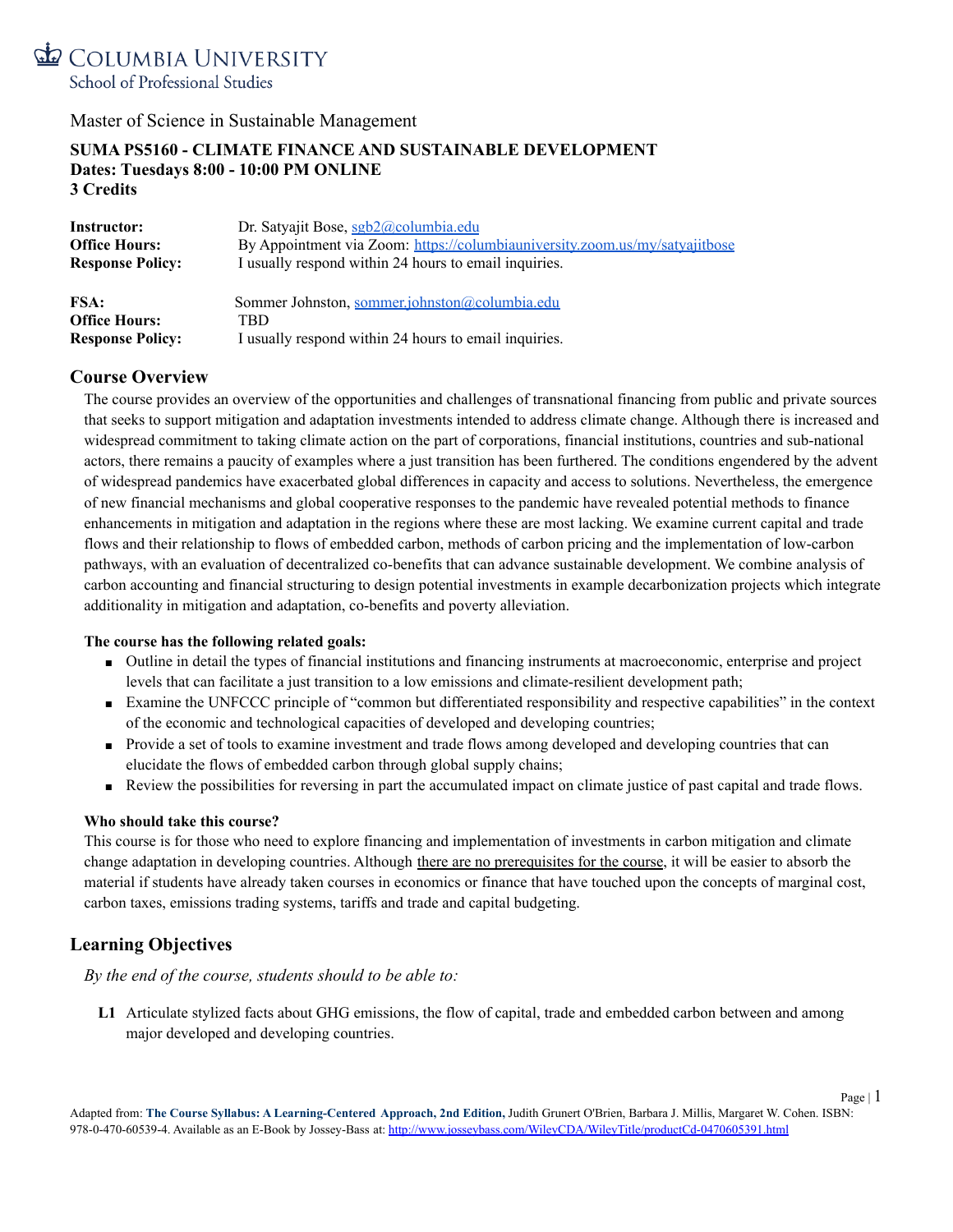

- **L2** Outline the econometric relationship between measures of economic growth, human well-being and energy access and the need to develop sources of well-being decoupled from continued growth in emissions.
- **L3** Demonstrate an ability to differentiate between different types of climate action commitments and targets espoused by companies, countries and sub-national actors.
- **L4** Compute the monetary costs of carbon reductions in a range of illustrative mitigation projects employing different technologies.
- **L5** Explain the current state of carbon pricing initiatives in a range of jurisdictions around the world and the possibilities for interlinkages between them.
- **L6** Compute the portfolio warming potential of collections of financial assets and explain the limitations of such metrics.
- **L7** Articulate examples of local co-benefits of climate action which can make mitigation and adaptation activities locally viable and financially feasible.

## **Readings**

All the readings and resources will be made available through the Canvas course site and Columbia University Libraries.

Given the emergent nature of the field of climate finance, there is no required textbook for this course. The content material comes from relevant journals, articles, infographics, book chapters, case studies, and videos.

### **Weekly Readings:**

Required weekly readings are organized by module in the course schedule located at the end of the syllabus. For your convenience, links to each reading are provided in the resource section of each Canvas module.

### **Readings:**

- Bakarich, K., et. al. (2020). The Use of Blockchains to Enhance Sustainability Reporting and Assurance. Accounting Perspectives. Vol. 19 No. 4. 389-412. (24 pages).
- Beyond income. (2019). Human Development Report 2019. (336 pages)
- Black, R., Cullen, K., Fay, B., Hale, T., Lang, J., Mahmood, S., Smith, S.M. (2021). Taking Stock: A global assessment of net zero targets, Energy & Climate Intelligence Unit and Oxford Net Zero. (30 pages)
- Borges, V. (2020). Societal Governance, Chaotic Institutions, and Complex Systems Resilience. After the Nation-State. (15 pages).
- Bose, S. (2021). Adaptation Finance: A Review of Financial Instruments to Facilitate Climate Resilience. The Palgrave Handbook of Climate Resilient Societies. (34 pages).
- Bose, S. et al.(2019). The Financial Ecosystem. Palgrave Studies in Impact Finance. Chapter 12. 283-310. (28 pages).
- Butu, H., et. al. (2021).Leveraging community based organizations and fintech to improve small-scale renewable energy financing in sub-Saharan Africa. Energy Research & Social Science. Vol 73. 1-11. (11 pages).
- Dasgupta, P. (2021). The Economics of Biodiversity: The Dasgupta Review. Chapters 1,5, 12. (38 pages).
- Eis, J., Schafer, J. (2019). Changing Course. UNEP Finance Initiative. (129 pages).
- Environmental Defense Fund. (2020). "What makes a high-quality carbon credit?" WWF. (16 pages).
- Gilbertson, T. L. (2020). Financialization of nature and climate change policy: implications for mining-impacted Afro-Colombian communities. Community Development Journal, 56(1), 21–38. (18 pages).
- Global States and Regions Annual Disclosure Report 2020: Annex. (2020). Climate Group. (26 pages).
- Global States and Regions Annual Disclosure Report 2020. (2020). Climate Group. (19 pages).
- GPIF (2019). Analysis of Climate Change-Related Risks and Opportunities in the GPIF Portfolio. (94 pages).
- Hossain, M., Hales, R.; Sarker, T. (2018). In Pathways to a sustainable economy: bridging the gap between Paris climate change commitments and net zero emissions. Chapter 12. pp. 209-221. (12 pages).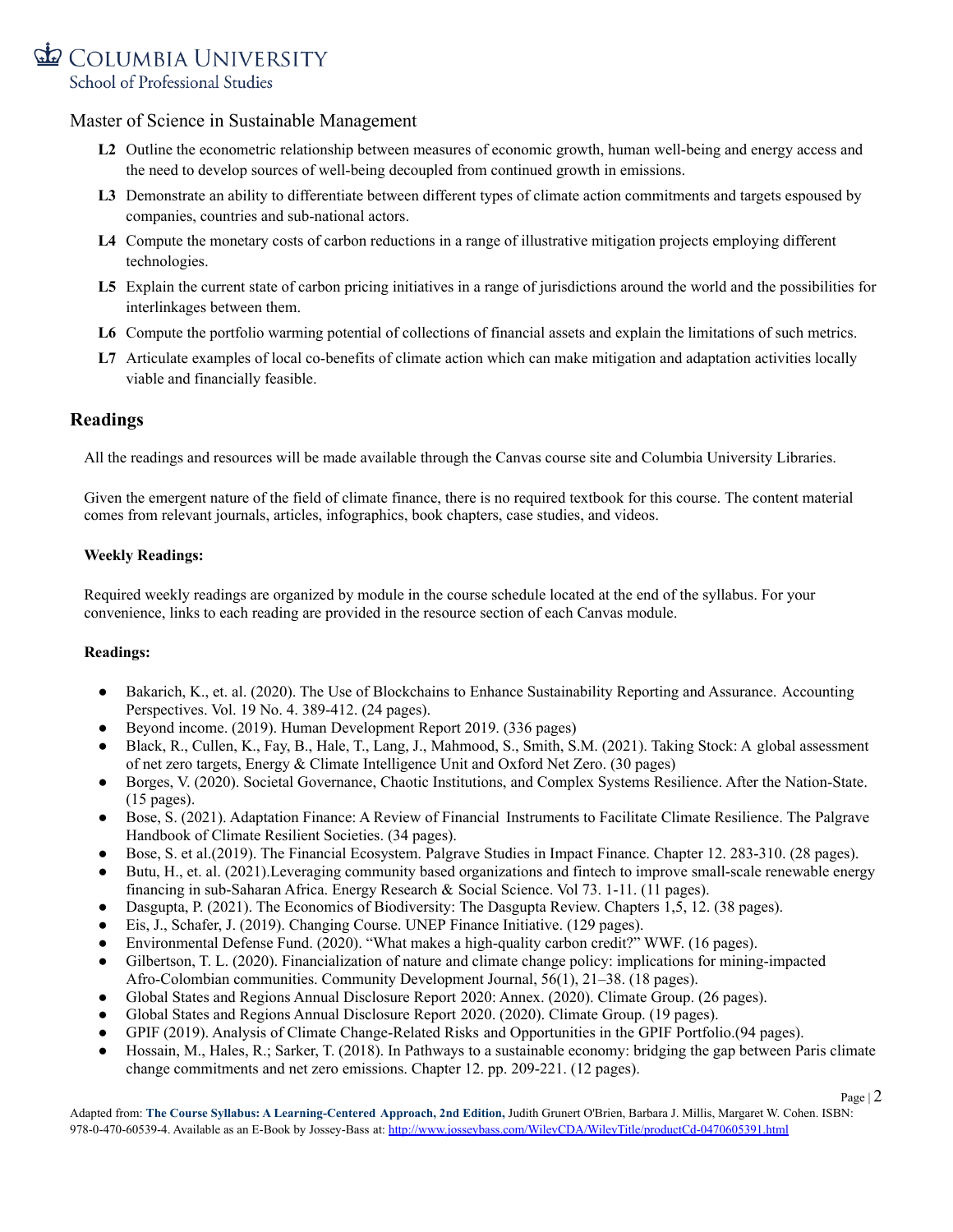**E** COLUMBIA UNIVERSITY School of Professional Studies

# Master of Science in Sustainable Management

- ICAP. (2021). Emissions Trading Worldwide: Status Report 2021. Berlin: International Carbon Action Partnership. (173 pages).
- ICAP. (2021). Emissions Trading Worldwide: Status Report 2021. Berlin: International Carbon Action Partnership. (173 pages).
- ICROA. (2020). Timeline: Evolution of Voluntary Carbon Market (VCM). (1 page).
- Kojima, M.; Trimble, C. (2016). Making Power Affordable for Africa and Viable for Its Utilities. (43 pages).
- Kollmuss, A., & Zink, H. (2008). Making Sense of the Voluntary Carbon Market: A Comparison of Carbon Offset Standards. WWF Germany. (88 pages).
- Mateo-Márquez, A. J., González-González, J. M., Zamora-Ramírez, C. (2019). Countries' regulatory context and voluntary carbon disclosures. Sustainability Accounting, Management and Policy Journal, 11(2), 383–408. (25 pages).
- Michaelowa, A., Shishlov, I.; Brescia, D. (2019). Evolution of international carbon markets: lessons for the Paris Agreement. Wiley Interdisciplinary Reviews: Climate Change, 10(6). (24 pages).
- Minx, J.C., et. al. (2009). Input-Output Analysis and Carbon Footprinting: An Overview of Applications. Economic Systems Research. Vol. 201(3). 187-216. (31 pages.)
- Nauman, B. (2021, May 19). How much is a tree worth? Investors seek to build a market for nature. Financial Times. (5) pages).
- Ness, B. (2015). Sustainable diffusion of sustainable technologies? SSPP. Vol 1,. Issue 1. 53-63. (10 pages).
- Ritchie, J. (2014). Understanding the shadow impacts of investment and divestment decisions: Adapting economic input–output models to calculate biophysical factors of financial returns. Ecological Economics. Vol 106. 132-140. (9 pages).
- Schinckus, C. (2020). The good, the bad and the ugly: An overview of the sustainability of blockchain technology. Energy Research and Social Science. Vol 69. (10 pages).
- Schneider, L. Kollmuss, A, & Lazarus, M. (2014). "Addressing the risk of double counting emission reductions under the UNFCCC". Stockholm Environment Institute. (50 pages).
- Spuler, F. et.al. (2020). Bridging the Gap: Measuring progress on the climate goal alignment and climate actions of swiss financial institutions. 2DII. (104 pages).
- Stephan, B. (2015). The politics of carbon markets. Routledge. Chapter 7. pp. 133-150. (17 pages).
- The Climate Reality Project. (2017). 2017 Handbook of Carbon Pricing Instruments. (60 pages).
- The Sustainable Development Goals Report 2019. (2019). The Sustainable Development Goals Report. (64 pages).
- Tracking SDG7: The Energy Progress Report 2019. (2018). (176 pages).
- UNEP. (2021). Adaptation Gap Report 2020. (120 pages).
- UNFCCC (2015). The Paris Climate Agreement. (16 pages).
- UNIDO. (2020). How Industrial Development Matters to the Well-Being of the Population. (67 pages).
- Vasudevan, R. (2010). Financial intermediation and fragility: the role of the periphery. International Review of Applied Economics. Vol 24. 57-74. (19 pages).
- Weston, P. (2018). Financial and operational bundling strategies for sustainable microgrid business models. National Renewable Energy Laboratory. (39 pages).
- Wettestad, J., & Gulbrandsen, L. H. (2018). In The evolution of carbon markets: design and diffusion., Routledge. Chapter 13. pp. 229-252. (23 pages).
- World Bank. (2020, May 27). State and Trends of Carbon Pricing 2020. Open Knowledge Repository. (109 pages).
- World Bank. (November 2019). First International Conference On Carbon Pricing. World Bank Paper Series. Chapter on Blockchain & Double Counting by Schneider (14 pages).
- World Resources Institute. (2010). Bottom Line on Offsets. Issue 17. (2 pages).
- Xia, L., et. al. (2017). Virtual carbon and water flows embodied in international trade: a review of consumption-based analysis. Journal of Cleaner Production. Vol. 146. 20-28. (9 pages).

Page  $\mid$  3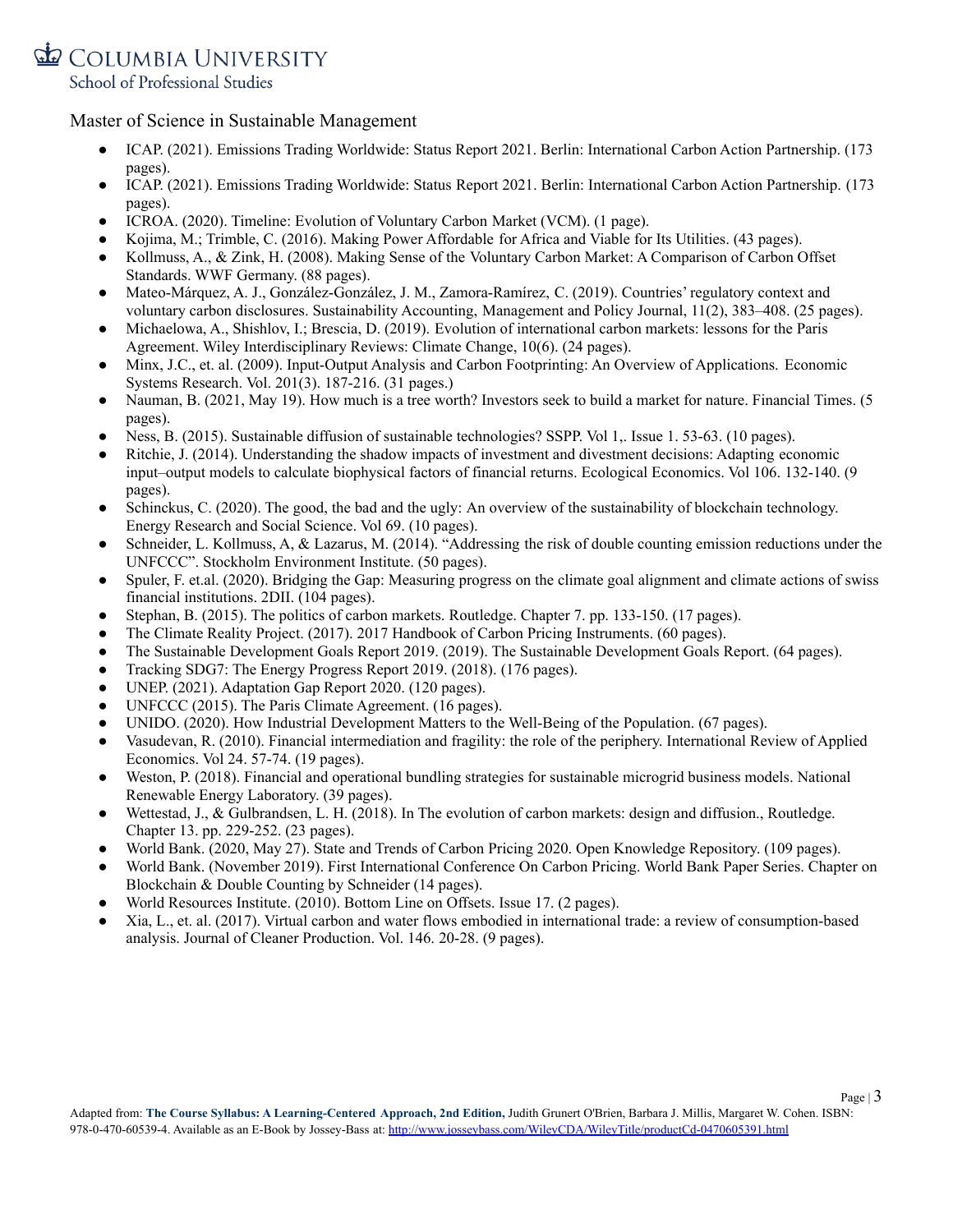# **D** COLUMBIA UNIVERSITY School of Professional Studies

# Master of Science in Sustainable Management

### **Videos:**

● Cardano - Simply Explained <https://www.youtube.com/watch?v=Do8rHvr65ZA>

### **Case Studies:**

- Streck, C. (2020). "Who Owns REDD+? Carbon Markets, Carbon Rights and Entitlements to REDD+ Finance." MDPI. Forests. (15 pages).
- Machado de Morais Junior, V.T., et. al. (2020). "Growth and survival of potential tree species for carbon-offset in degraded areas from southeast Brazil." Ecological Indicators. Vol. 117. (9 pages).
- West, T., et. al. (2020). "Overstated carbon emission reductions from voluntary REDD+ projects in the Brazilian Amazon." PNAS. Vol. 117. No. 39. (7 pages).
- Wettestad, J. (2020). The Evolution of Carbon Markets: Design and Diffusion. [*Select Case Study in Book*]. (~10 pages).
- Hossain, M., Hales, R.; Sarker, T. (2018). In Pathways to a sustainable economy: bridging the gap between Paris climate change commitments and net zero emissions. Chapter 11. pp. 191-209. (18 pages).

### **Resources**

### *Columbia University Library*

Columbia's extensive library system ranks in the top five academic libraries in the nation, with many of its services and resources available online: <http://library.columbia.edu/>.

#### *SPS Academic Resources*

The Office of Student Affairs provides students with academic counseling and support services such as online tutoring and career coaching: <http://sps.columbia.edu/student-life-and-alumni-relations/academic-resources>.

## **Course Requirements (Assignments)**

Your final course grade will be computed using a weighted index of numeric grades that combine performance under problem sets, written assignments, attendance and participation, the midterm exam, and the final term project. The weighted index will be scaled into a letter grade scale from F to A+ based on an expectation that a class representative of the population of Columbia masters students will receive a median grade of B+ or A-.

Specific rubrics for each assignment will be provided on the Canvas course site. General evaluation criteria is provided in each *description.*

### **Attendance and Participation (Individual) -** 15% of final grade

Regular attendance in lectures is required. Students are expected to have done the readings for each session prior to the lecture. Participation in all lectures and project activities is required. We expect your contributions to enhance the quality of the class experience for yourself and others.

### **Problem Sets and Written Assignments (Individual) -** 25% of final grade

Problem sets and written assignments are contextually linked and will be completed simultaneously in relation to the corresponding subject matter. The problem sets required the application of concepts to gain insights while written assignments are reflections upon the constraints and limitations on data. Students are given one week to complete these. Please review below for further details.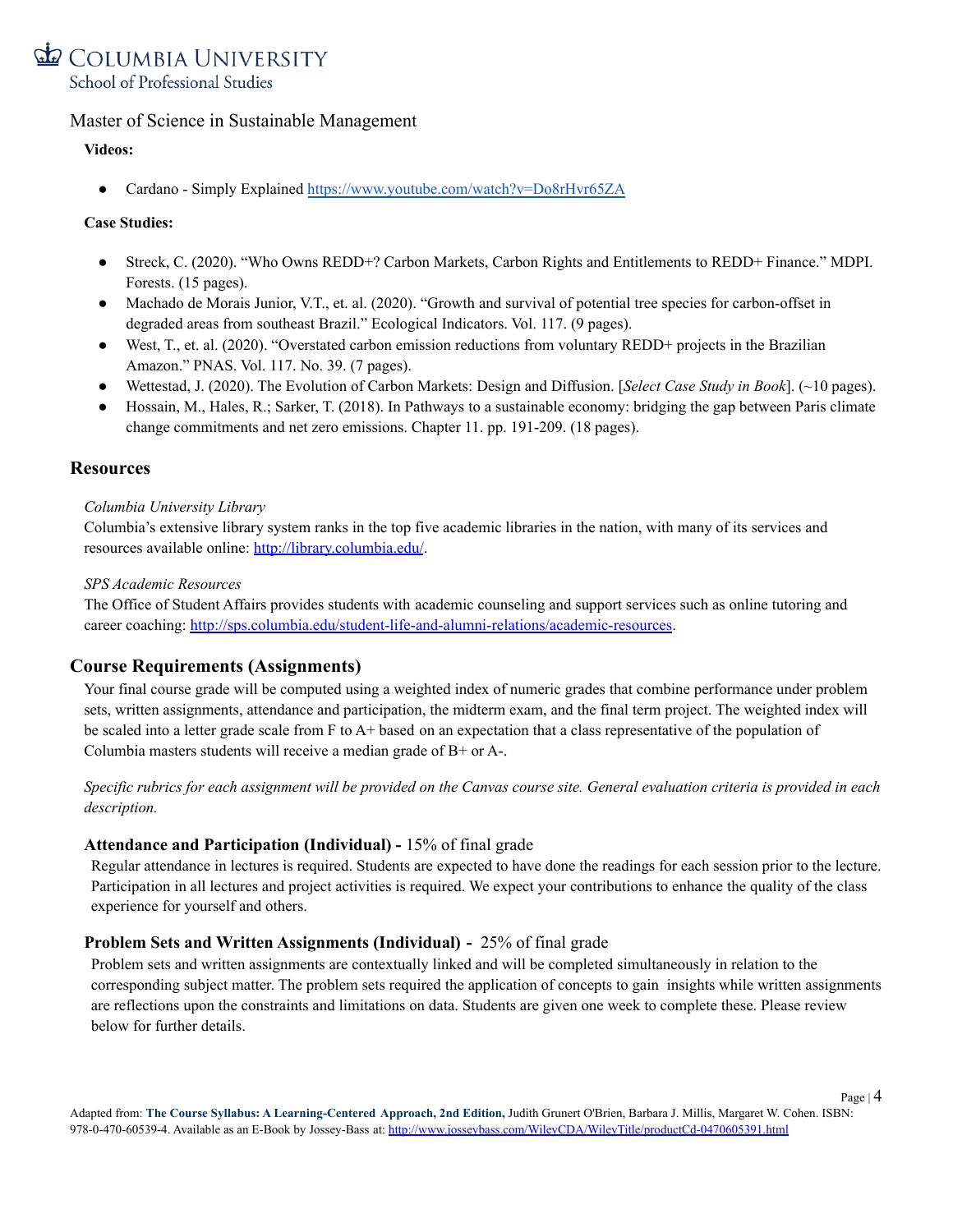

*These assignments will be evaluated in four general areas:* Completeness, Accuracy, Relevance, and Formatting. Specific rubrics for each assignment will be provided on the Canvas course site.

#### **Problem Sets**

Students will complete five short, highly simplified, problem sets in order to crystallize the concepts and techniques used to gather and analyze statistical and economic data. Each set will be submitted via Canvas in an Excel sheet. Each problem set combines quantitative exercises with short written reflective responses to articulate the variations, levels of complexity, and insights that can be learned from available information. Weekly subject matter and learning objectives determine the context of each set. Full descriptions of the following problem sets will be outlined in detail in the Canvas course site.

**Problem Set 1:** Quantitative allocation of emissions reduction responsibilities **Problem Set 2:** Summary analysis of Sustainable Development using quantitative SDG indicators **Problem Set 3:** Analysis of the emission reduction potential of available technologies and offset possibilities **Problem Set 4:** Impact of trade flows on country-level carbon emissions **Problem Set 5:** Simplified methods to aggregate climate risk across a portfolio of financial assets

#### **Written Assignments**

Students will write five short essays, each approximately 600-750 words. These assignments will be submitted via Canvas in a Word document. Although related to the problem sets, these assignments challenge students to reflect more on the limitations of the available quantitative data and what those limitations imply for the broader possibilities for climate finance. Full descriptions of the following written assignments will be outlined in detail in the Canvas course site.

**Writing Assignment 1:** The allocation of emissions reduction responsibilities **Writing Assignment 2:** Summary Analysis of Sustainable Development using SDG Indicators **Writing Assignment 3:** Analysis of the emission reduction potential of available technologies and offset possibilities **Writing Assignment 4:** Impact of trade flows on country-level carbon emissions **Writing Assignment 5:** Simplified methods to aggregate climate risk across a portfolio of financial assets

### **Midterm Exam (Individual) -** 30% of final grade

At the end of week 9, students are given 48 hours to complete a written midterm exam. The exam has two parts. First, students will solve several higher-order quantitative problems in an Excel spreadsheet. These problems will reflect the concepts covered in weeks 1-8. Second, students will write an analytical essay to demonstrate the synthesis and transfer of concepts and techniques covered in previous modules. Students will select a prompt from a short list and submit a Word document with their response of approximately 1000 words, excluding references.

### **Final Term Project (Groups of 2-3 people) -** 30% of final grade

General purpose and challenge of the final project: The project will outline a strategy and implementation plan that addresses energy access and carbon reduction objectives in the context of one or more developing countries, and also contributes to meeting the Net Zero ambitions of a developed country decision-maker.

A total of 100 points, the deliverables for the project will be submitted in a sequence of milestones. They are as follows:

#### **Topic choice (Non-Graded)**

This will consist of a group topic choice, an outline, and a group feedback meeting.

*Outline* - Each group will present a project outline by the end of week 8. The outline will consist of:

- The context for the energy and emissions reduction challenges faced by the chosen stakeholders
- An articulation of an implementable plan to address these challenges within a defined timeframe (up to 5 years)

Adapted from: **The Course Syllabus: A Learning-Centered Approach, 2nd Edition,** Judith Grunert O'Brien, Barbara J. Millis, Margaret W. Cohen. ISBN: 978-0-470-60539-4. Available as an E-Book by Jossey-Bass at: <http://www.josseybass.com/WileyCDA/WileyTitle/productCd-0470605391.html>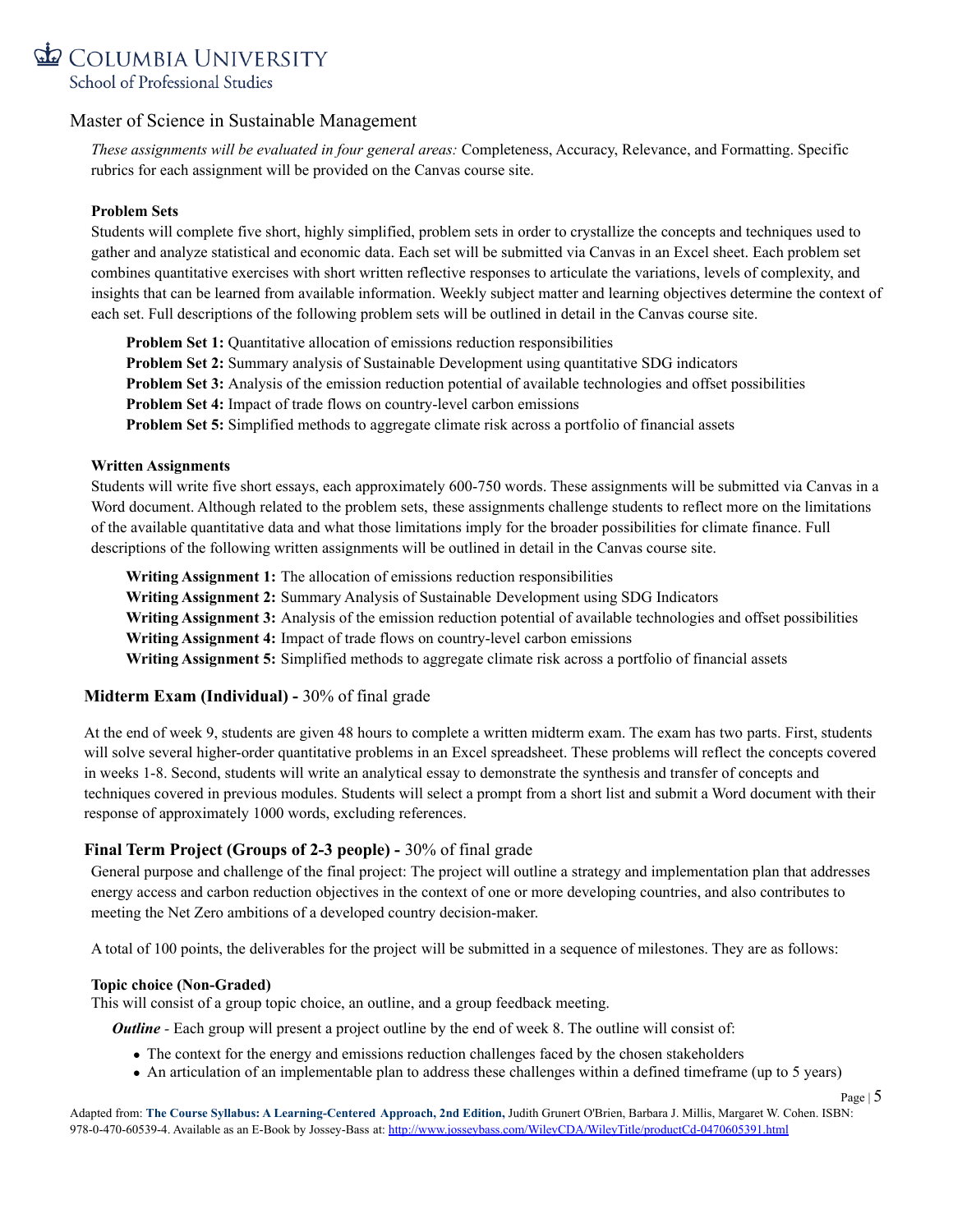

- Identification of appropriate carbon markets or other mechanisms that serve to monetize the value of emissions reductions and related co-benefits
- Identification of appropriate parties and technologies needed to render the plan feasible and financially viable

*Feedback Meeting -* After submission of the outline, groups will schedule a feedback meeting where they will be provided the necessary guidance for the project to be successful moving forward. In addition, students will be afforded the opportunity to ask questions for clarification.

#### **Presentation Deck** (15 points)

Before presenting the final paper, students will design and submit a PowerPoint presentation slide deck. This will lay out preliminary results designed to persuade a decision maker to approve the implementation of the plan laid out in the paper. It will illustrate the plan's assumptions, the resources required, and describe the cost and benefits.

#### *The presentation deck will be evaluated on the following criteria*:

#### **Organization** 3 pts

○ Investment background: introduction, context for recommendation, results appropriately interpreted, balance between elements, flow

**Content** 4 pts

○ Clarity, relevance, accuracy, detailed coverage, statements supported by data

#### **Illustrations, tables, graphs** 8 pts

○ Emissions chart, quality of other charts, relevance, number

#### **Recording** (25 points)

Students will record a persuasive presentation of their slide deck using the BigBlueButton video conference application housed in Canvas. The recording will be a maximum length of 12 minutes, and students must choose and define their roles for evenly distributed work. Everyone in the course will view these presentations before the final class Q&A session. The Q&A session is an opportunity to inform the final changes to the project paper.

#### *The presentation recording will be evaluated on the following criteria*:

#### **Organization** 3 pts

○ Investment background: introduction, context for recommendation, results appropriately interpreted, balance between elements, flow

#### **Content** 5 pts

○ Clarity, relevance, accuracy, detailed coverage, statements supported by data

#### **Illustrations, tables, graphs** 3 pts

○ Emissions chart, quality of other charts, relevance, number

### **Presentation/Delivery** 5 pts

○ Language, confidence, eye contact, movement/gestures

#### **Questions & Answers** 6 pts

○ Quality and depth of responses to peer questions

#### **Timing** 3pts

○ Pacing and length, between 10-15 minutes, depends on the number of students

### **Written Paper** (35 points)

Each group will submit a feasibility report detailing the technical and financial viability of the project. This includes an Executive Summary, a Technical and Operations Plan, a Financing Plan, and a Timeline and Milestone Calendar. The paper

Page  $\vert 6$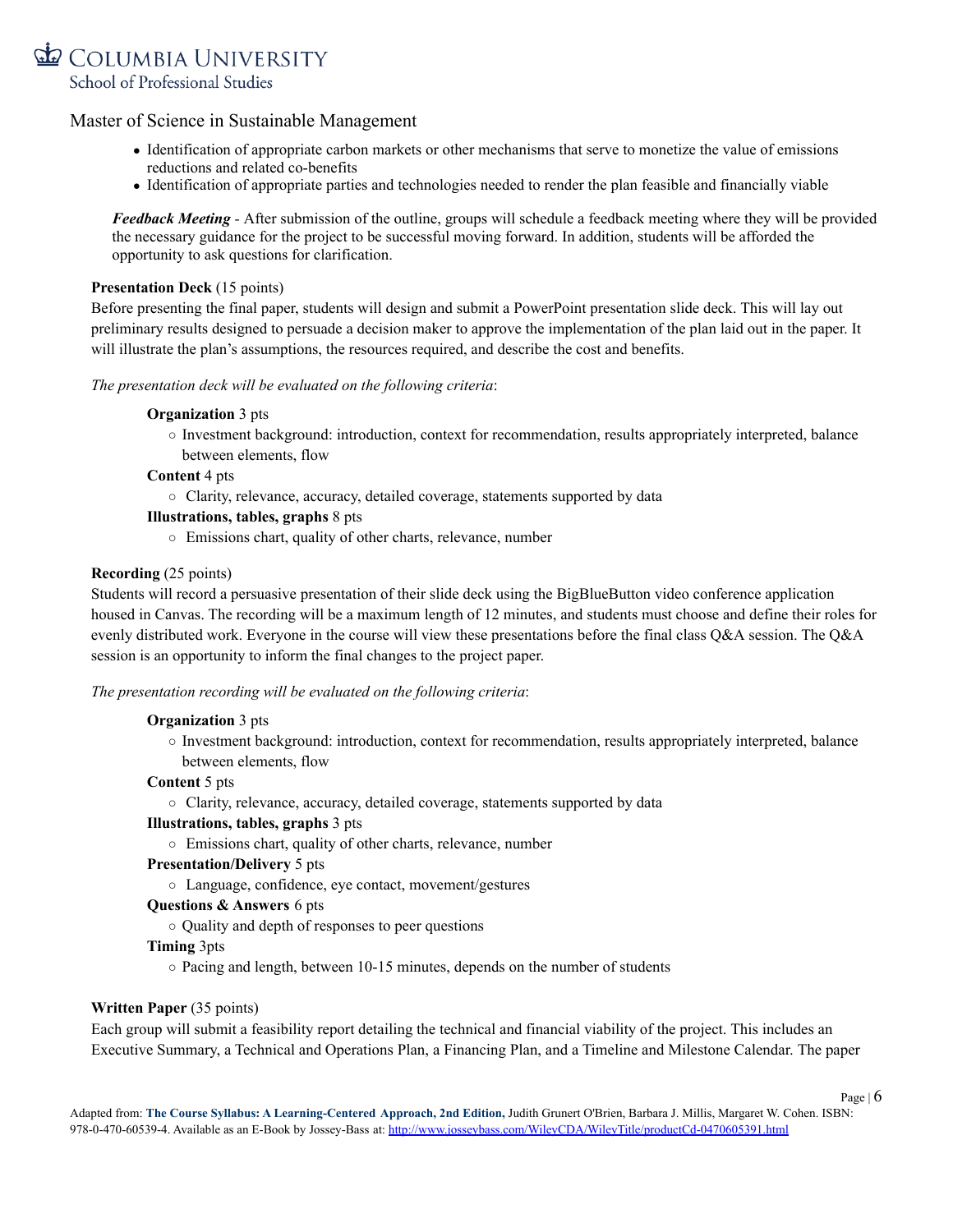# COLUMBIA UNIVERSITY School of Professional Studies

# Master of Science in Sustainable Management

will utilize concepts developed throughout the class, especially those synthesized in weeks  $11 \& 12$ . The paper will be a length of 10 pages maximum (excluding appendices). This will be the final project submission.

*The written paper will be evaluated on the following criteria*:

#### **Organization** 6 pts

○ Investment background: introduction, context for recommendation, results appropriately interpreted, balance between elements, flow

**Content** 17 pts

○ Clarity, relevance, accuracy, detailed coverage, statements supported by data

#### **Illustrations, tables, graphs** 9 pts

○ Emissions chart, quality of other charts, relevance, number

### **Formatting 3 pts**

○ Language, clarity, style, works cited

### **Excel Sheet** (25 points)

An Excel spreadsheet detailing technical, operations and financing assumptions, relationships and scenarios for the planned strategy will be submitted with the final paper.

*The project Excel sheet will be evaluated on the following criteria*:

### **Comprehensiveness** 7 pts

○ Appropriateness and completeness of tabs, documentation of sourcing

**Accuracy** 10 pts

○ Use of correct formulae within-cells and cross-tab referencing

#### **Relevance** 3 pts

○ Link between analysis and arguments made in presentation/paper

#### **Formatting** 5 pts

○ Clarity in location and content of tabs, sub-sections, numerical formatting

## **Evaluation/Grading**

The final grade will be calculated as described below:

### **FINAL GRADING SCALE**

| Grade          | Percentage      |
|----------------|-----------------|
| $A+$           | 98-100 %        |
| $\mathbf{A}$   | 93-97.9%        |
| $A-$           | $90 - 92.9%$    |
| $B+$           | $87 - 89.9%$    |
| B              | $83 - 86.9%$    |
| $B-$           | 80-82.9%        |
| $C+$           | $77 - 79.9%$    |
| $\overline{C}$ | 73-76.9%        |
| $C-$           | $70 - 72.9%$    |
| D              | $60 - 69.9%$    |
| F              | 59.9% and below |

Adapted from: **The Course Syllabus: A Learning-Centered Approach, 2nd Edition,** Judith Grunert O'Brien, Barbara J. Millis, Margaret W. Cohen. ISBN: 978-0-470-60539-4. Available as an E-Book by Jossey-Bass at: <http://www.josseybass.com/WileyCDA/WileyTitle/productCd-0470605391.html>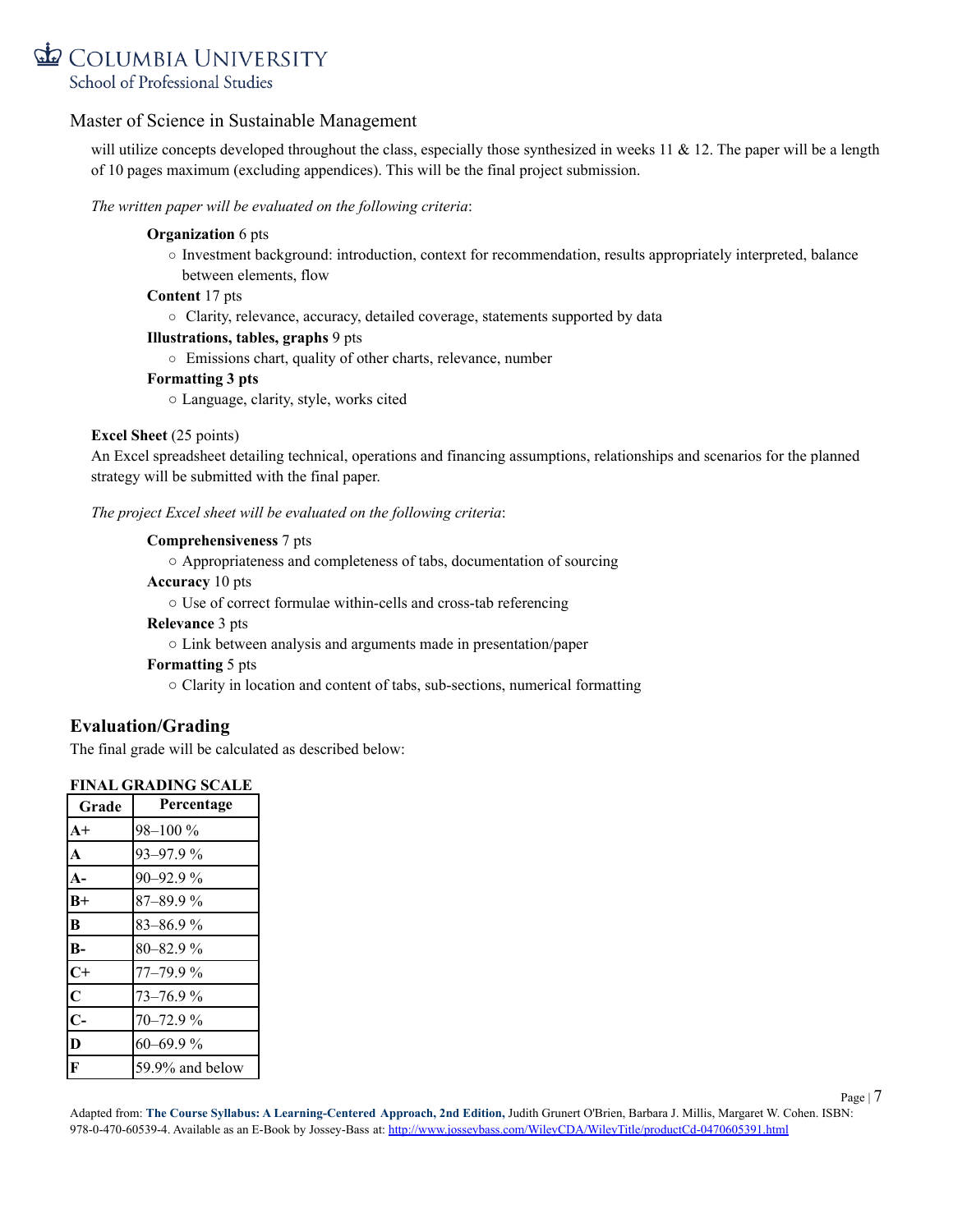

| <b>ASSIGNMENT</b>                                        | % Weight |
|----------------------------------------------------------|----------|
| <b>Attendance and Participation (Individual)</b>         | 15%      |
| <b>Problem Sets and Written Assignments (Individual)</b> | 25%      |
| <b>Midterm Exam</b> (Individual)                         | 30%      |
| <b>Final Term Project (Group)</b>                        | 30%      |

# **Course Policies**

### *Participation and Attendance*

Regular attendance in lectures is required. Students are expected to have done the readings for each session prior to the lecture.

Participation in all lectures and project activities is required. We expect your contributions to enhance the quality of the class experience for yourself and others. This involves making relevant, useful and non-obvious comments, or posing pertinent questions, in clear and succinct language. During the lectures, come prepared to answer impromptu questions about the readings and course assignments.

### *Late work*

All assignments must be submitted on the published due dates. In the absence of well-documented extenuating circumstances, I will deduct 10 points from the assignment grade score for each day that you are late in submission.

### *Citation & Submission*

All written assignments must use **APA**, cite sources, and be submitted to the course website (not via email).

## **School Policies [Include all school/university policies as written below.]**

### *Copyright Policy*

Please note—Due to copyright restrictions, online access to this material is limited to instructors and students currently registered for this course. Please be advised that by clicking the link to the electronic materials in this course, you have read and accept the following:

The copyright law of the United States (Title 17, United States Code) governs the making of photocopies or other reproductions of copyrighted materials. Under certain conditions specified in the law, libraries and archives are authorized to furnish a photocopy or other reproduction. One of these specified conditions is that the photocopy or reproduction is not to be "used for any purpose other than private study, scholarship, or research." If a user makes a request for, or later uses, a photocopy or reproduction for purposes in excess of "fair use," that user may be liable for copyright infringement.

### *Academic Integrity*

Columbia University expects its students to act with honesty and propriety at all times and to respect the rights of others. It is fundamental University policy that academic dishonesty in any guise or personal conduct of any sort that disrupts the life of the University or denigrates or endangers members of the University community is unacceptable and will be dealt with severely. It is essential to the academic integrity and vitality of this community that individuals do their own work and properly acknowledge the circumstances, ideas, sources, and assistance upon which that work is based. Academic honesty in class assignments and exams is expected of all students at all times.

Adapted from: **The Course Syllabus: A Learning-Centered Approach, 2nd Edition,** Judith Grunert O'Brien, Barbara J. Millis, Margaret W. Cohen. ISBN: 978-0-470-60539-4. Available as an E-Book by Jossey-Bass at: <http://www.josseybass.com/WileyCDA/WileyTitle/productCd-0470605391.html>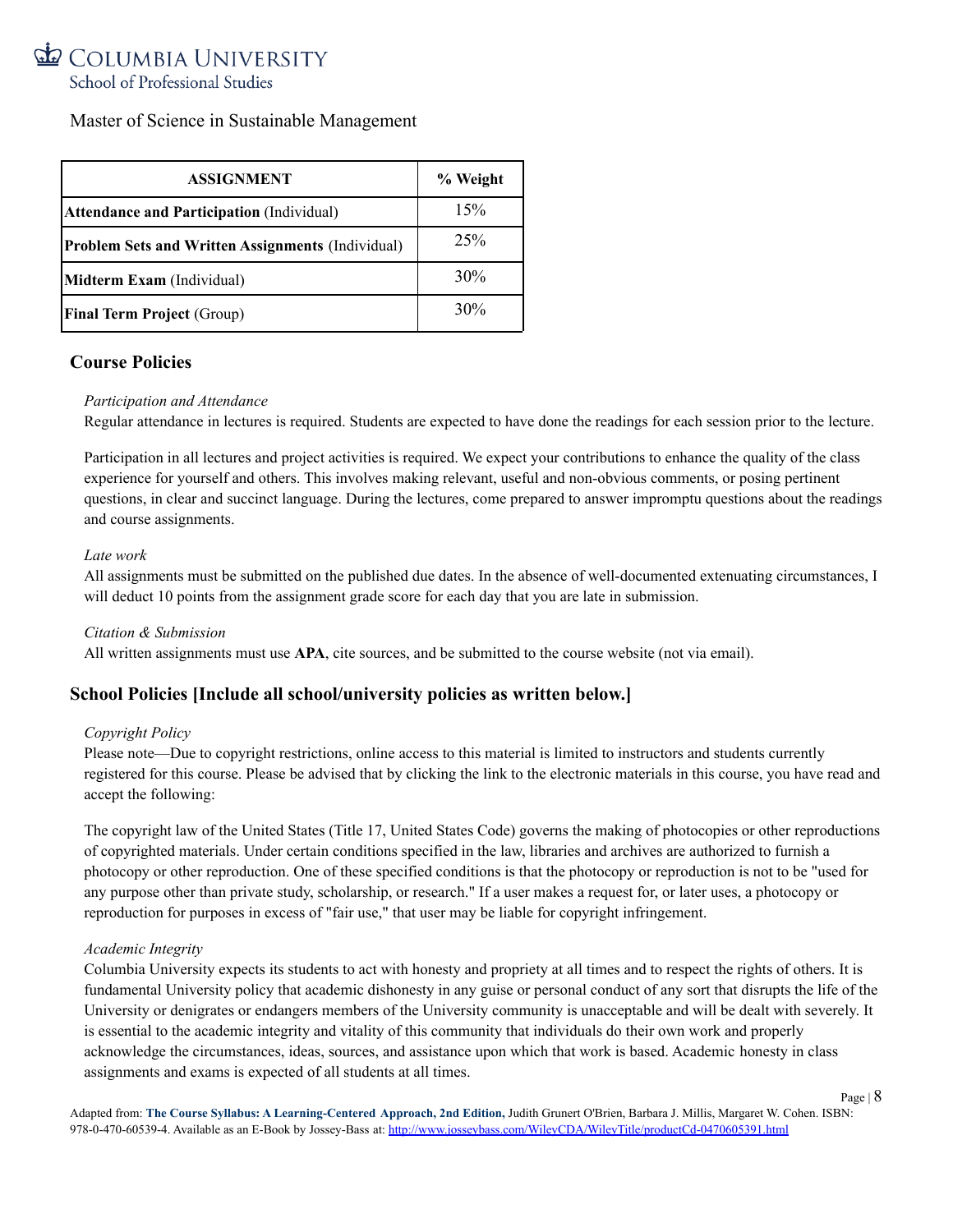

SPS holds each member of its community responsible for understanding and abiding by the SPS Academic Integrity and Community Standards posted at

[http://sps.columbia.edu/student-life-and-alumni-relations/academic-integrity-and-community-standards.](http://sps.columbia.edu/student-life-and-alumni-relations/academic-integrity-and-community-standards) You are required to read these standards within the first few days of class. Ignorance of the School's policy concerning academic dishonesty shall not be a defense in any disciplinary proceedings.

### *Accessibility*

Columbia is committed to providing equal access to qualified students with documented disabilities. A student's disability status and reasonable accommodations are individually determined based upon disability documentation and related information gathered through the intake process. For more information regarding this service, please visit the University's Health Services website: [http://health.columbia.edu/services/ods/support.](http://health.columbia.edu/services/ods/support)

| Week         | <b>Topic</b>                                                                                                                                                                                                                                                                                                                                                                                                                             | <b>Readings and Resources</b>                                                                                                                                                                                                                                                                                                                                                                              | <b>Activities/Assignments</b>                                                                                                                                                                |
|--------------|------------------------------------------------------------------------------------------------------------------------------------------------------------------------------------------------------------------------------------------------------------------------------------------------------------------------------------------------------------------------------------------------------------------------------------------|------------------------------------------------------------------------------------------------------------------------------------------------------------------------------------------------------------------------------------------------------------------------------------------------------------------------------------------------------------------------------------------------------------|----------------------------------------------------------------------------------------------------------------------------------------------------------------------------------------------|
| 1            | <b>Course Introduction and</b><br><b>Review</b><br>&<br><b>Climate Equity</b><br>(L1)<br>A review of the principle of<br>'common but differentiated<br>responsibilities and respective<br>capabilities, 'a founding<br>principle of UNFCCC, analysis<br>of data on historical cumulative<br>emissions and emission per<br>capita by country, and a review<br>of the intergenerational and<br>intragenerational equity<br>considerations. | <b>Readings</b><br>UNFCCC (2015). The Paris Climate Agreement. (16<br>pages).<br>Stephan, B. (2015). The politics of carbon markets.<br>Routledge. Chapter 7. pp. 133-150. (17 pages).<br>Hossain, M., Hales, R.; Sarker, T. (2018). In<br>Pathways to a sustainable economy: bridging the gap<br>between Paris climate change commitments and net<br>zero emissions. Chapter 12. pp. 209-221. (12 pages). | • Complete readings and<br>review of media<br>resources<br>• Participate in "Getting<br>to Know You<br>Discussion" forum<br>before the block week<br>begins<br>• Attend the Class<br>Session |
| $\mathbf{2}$ | <b>Energy Access &amp; Human</b><br>Development<br>(L1, L2)<br>The link between energy access<br>for the most vulnerable<br>populations and human<br>well-being and climate<br>adaptation. The need for<br>equitable opportunities for<br>human development in<br>developing countries to support                                                                                                                                        | <b>Readings</b><br>Tracking SDG7: The Energy Progress Report 2019.<br>$(2018)$ . $(176 \text{ pages})$ .<br>Beyond income. (2019). Human Development<br>Report 2019. (336 pages)<br>The Sustainable Development Goals Report 2019.<br>(2019). The Sustainable Development Goals Report.<br>$(64$ pages).                                                                                                   | • Complete readings and<br>review of media<br>resources<br>• Attend the Class<br>Session<br>• Problem Set 1<br>• Writing Assignment 1                                                        |

# **Course Schedule/Course Calendar**

Adapted from: **The Course Syllabus: A Learning-Centered Approach, 2nd Edition,** Judith Grunert O'Brien, Barbara J. Millis, Margaret W. Cohen. ISBN: 978-0-470-60539-4. Available as an E-Book by Jossey-Bass at: <http://www.josseybass.com/WileyCDA/WileyTitle/productCd-0470605391.html>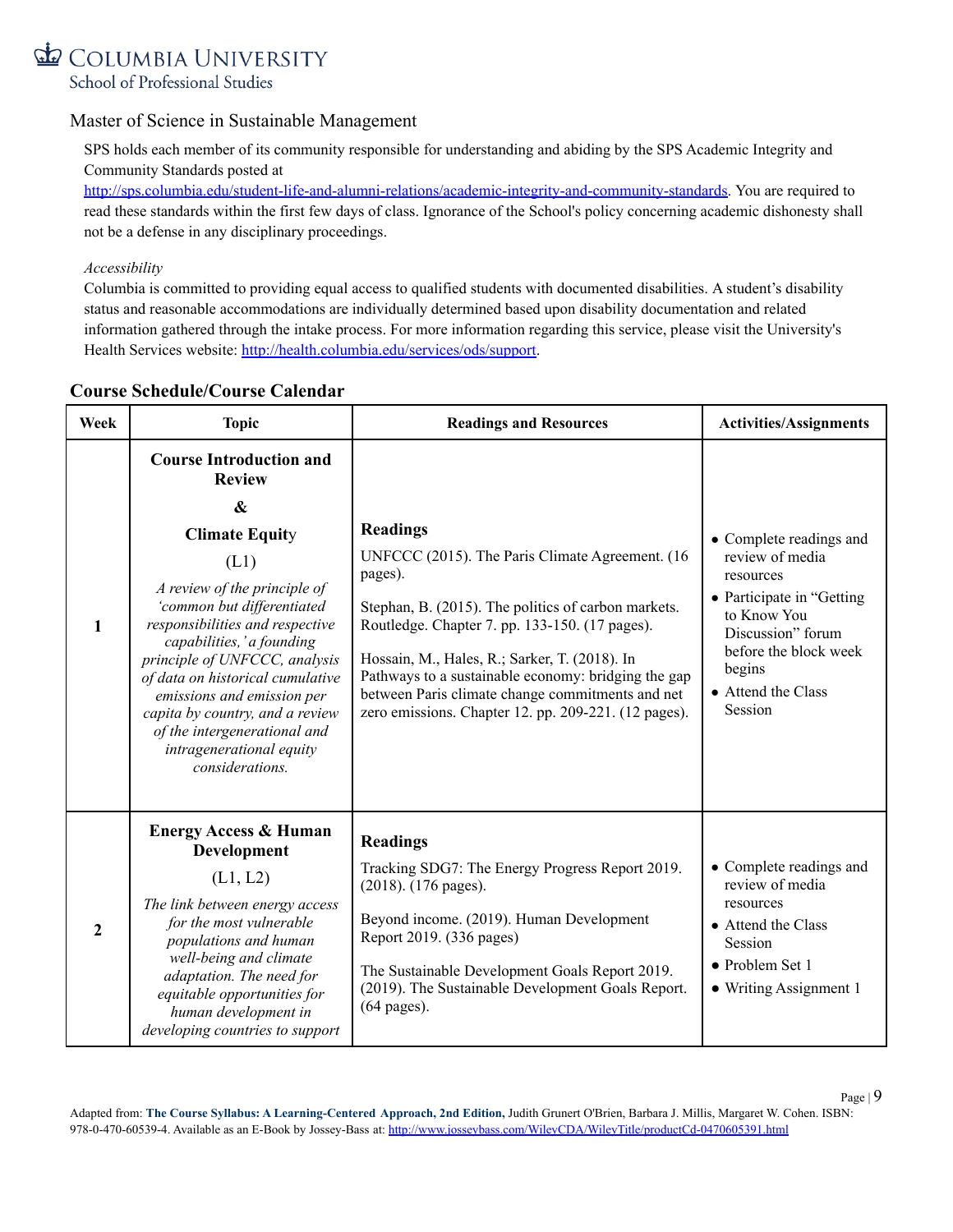COLUMBIA UNIVERSITY

School of Professional Studies

Master of Science in Sustainable Management

|              | the legitimacy of the global<br>climate mitigation actions.                                                                                                                                                                                                          | Kojima, M.; Trimble, C. (2016). Making Power<br>Affordable for Africa and Viable for Its Utilities. (43<br>pages).<br>UNIDO. (2020). How Industrial Development<br>Matters to the Well-Being of the Population. (67<br>pages).                                                                                                                                                                                                                                                                                                                                                                                                                                                                                                                                                                                                                                                                                                                                                                                                                                                                                                                    |                                                                                                                                       |
|--------------|----------------------------------------------------------------------------------------------------------------------------------------------------------------------------------------------------------------------------------------------------------------------|---------------------------------------------------------------------------------------------------------------------------------------------------------------------------------------------------------------------------------------------------------------------------------------------------------------------------------------------------------------------------------------------------------------------------------------------------------------------------------------------------------------------------------------------------------------------------------------------------------------------------------------------------------------------------------------------------------------------------------------------------------------------------------------------------------------------------------------------------------------------------------------------------------------------------------------------------------------------------------------------------------------------------------------------------------------------------------------------------------------------------------------------------|---------------------------------------------------------------------------------------------------------------------------------------|
| $\mathbf{3}$ | The Long March to<br><b>NetZero</b><br>(L1, L2)<br>Climate targets and Net Zero<br>commitments adopted by<br>countries, sub-national actors<br>and private businesses. A review<br>of the implications for the future<br>path of emissions by country and<br>sector. | <b>Readings</b><br>Black, R., Cullen, K., Fay, B., Hale, T., Lang, J.,<br>Mahmood, S., Smith, S.M. (2021). Taking Stock: A<br>global assessment of net zero targets, Energy &<br>Climate Intelligence Unit and Oxford Net Zero. (30<br>pages)<br>Michaelowa, A., Shishlov, I.; Brescia, D. (2019).<br>Evolution of international carbon markets: lessons<br>for the Paris Agreement. Wiley Interdisciplinary<br>Reviews: Climate Change, 10(6). (24 pages).<br>ICROA. (2020). Timeline: Evolution of Voluntary<br>Carbon Market (VCM). (1 page).<br>Global States and Regions Annual Disclosure Report<br>2020. (2020). Climate Group. (19 pages).<br>Global States and Regions Annual Disclosure Report<br>2020: Annex. (2020). Climate Group. (26 pages).<br>ICAP. (2021). Emissions Trading Worldwide: Status<br>Report 2021. Berlin: International Carbon Action<br>Partnership. (173 pages).<br>Mateo-Márquez, A. J., González-González, J. M.,<br>Zamora-Ramírez, C. (2019). Countries' regulatory<br>context and voluntary carbon disclosures.<br>Sustainability Accounting, Management and Policy<br>Journal, 11(2), 383-408. (25 pages). | • Complete readings and<br>review of media<br>resources<br>• Attend the Class<br>Session<br>• Problem Set 2<br>• Writing Assignment 2 |
| 4            | Transition, Offsets, Zero &<br><b>Negative emissions</b><br>technologies<br>(L1, L3, L4, L5)<br>Green, sustainability-linked and<br>Transition Bonds;                                                                                                                | <b>Readings</b><br>Kollmuss, A., & Zink, H. (2008). Making Sense of<br>the Voluntary Carbon Market: A Comparison of<br>Carbon Offset Standards. WWF Germany. (88<br>pages).<br>Schneider, L. Kollmuss, A, & Lazarus, M. (2014).<br>"Addressing the risk of double counting emission                                                                                                                                                                                                                                                                                                                                                                                                                                                                                                                                                                                                                                                                                                                                                                                                                                                               | • Complete readings and<br>review of media<br>resources<br>• Attend the Class<br>Session<br>• Problem Set 3<br>• Writing Assignment 3 |

Adapted from: **The Course Syllabus: A Learning-Centered Approach, 2nd Edition,** Judith Grunert O'Brien, Barbara J. Millis, Margaret W. Cohen. ISBN: 978-0-470-60539-4. Available as an E-Book by Jossey-Bass at: <http://www.josseybass.com/WileyCDA/WileyTitle/productCd-0470605391.html>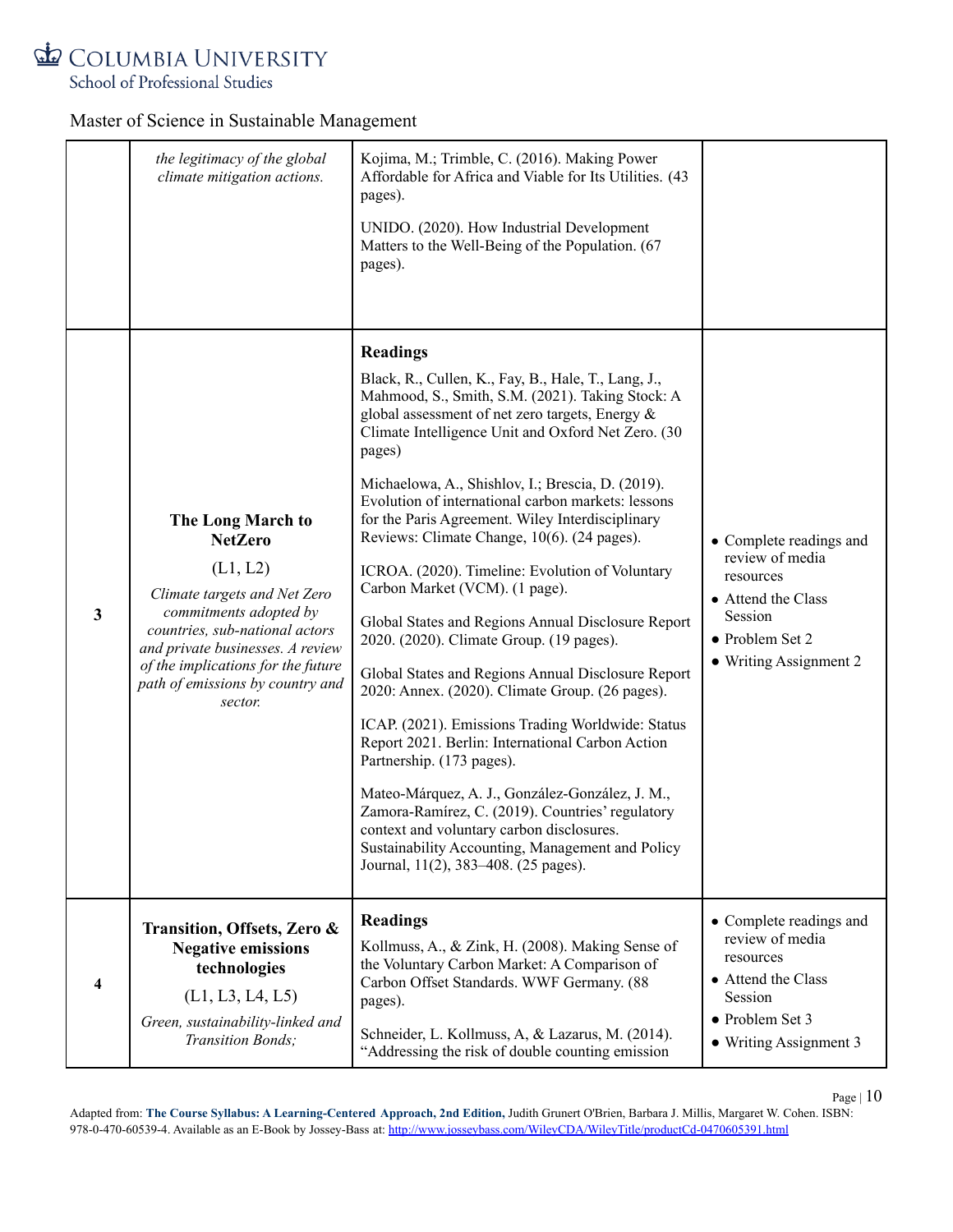

School of Professional Studies

# Master of Science in Sustainable Management

|   | VCO finance: Verra, Gold<br>Standard, RGGI, SBTI for<br>Finance, Pvt Equity;<br>Financing of storage, resiliency,<br>air capture                                                                                                                                                                                           | reductions under the UNFCCC". Stockholm<br>Environment Institute. (50 pages).<br>Environmental Defense Fund. (2020). "What makes<br>a high-quality carbon credit?" WWF. (16 pages).                                                                                                                                                                                                                                                                                                                                                                                                                                                                                                     |                                                                                                                                                                        |
|---|----------------------------------------------------------------------------------------------------------------------------------------------------------------------------------------------------------------------------------------------------------------------------------------------------------------------------|-----------------------------------------------------------------------------------------------------------------------------------------------------------------------------------------------------------------------------------------------------------------------------------------------------------------------------------------------------------------------------------------------------------------------------------------------------------------------------------------------------------------------------------------------------------------------------------------------------------------------------------------------------------------------------------------|------------------------------------------------------------------------------------------------------------------------------------------------------------------------|
| 5 | <b>Trade flows, virtual carbon</b><br>trading, and border price<br>adjustments<br>(L1, L2, L3, L5)<br>An introduction to global carbon<br>trading, both voluntary and<br>regulated, with a review of<br>actual carbon flows and virtual<br>flows embedded within the flow<br>of goods and services.                        | <b>Readings</b><br>Wettestad, J., & Gulbrandsen, L. H. (2018). In The<br>evolution of carbon markets: design and diffusion.,<br>Routledge. Chapter 13. pp. 229-252. (23 pages).<br>Nauman, B. (2021, May 19). How much is a tree<br>worth? Investors seek to build a market for nature.<br>Financial Times. (5 pages).<br>Dasgupta, P. (2021). The Economics of Biodiversity:<br>The Dasgupta Review. Chapters 1,5, 12. (38 pages).<br>Vasudevan, R. (2010). Financial intermediation and<br>fragility: the role of the periphery. International<br>Review of Applied Economics. Vol 24. 57-74. (19<br>pages).                                                                          | • Complete readings and<br>review of media<br>resources<br>• Attend the Class<br>Session<br>• Problem Set 4<br>• Writing Assignment 4<br>• Project Outline<br>Assigned |
| 6 | Trade flows, virtual carbon<br>trading, and border price<br>adjustments<br>(L1, L2, L3, L5)<br>Continued analysis of global<br>carbon trading, with a focus on<br>the implications of carbon<br>pricing and border price<br>adjustments for export-led<br>models of economic development<br>and foreign direct investment. | <b>Readings</b><br>World Bank. (2020, May 27). State and Trends of<br>Carbon Pricing 2020. Open Knowledge Repository.<br>$(109 \text{ pages}).$<br>ICAP. (2021). Emissions Trading Worldwide: Status<br>Report 2021. Berlin: International Carbon Action<br>Partnership. (173 pages).<br>The Climate Reality Project. (2017). 2017 Handbook<br>of Carbon Pricing Instruments. (60 pages).<br>World Resources Institute. (2010). Bottom Line on<br>Offsets. Issue 17. (2 pages).<br>Xia, L., et. al. (2017). Virtual carbon and water flows<br>embodied in international trade: a review of<br>consumption-based analysis. Journal of Cleaner<br>Production. Vol. 146. 20-28. (9 pages). | • Complete readings and<br>review of media<br>resources<br>• Attend the Class<br>Session<br>• Problem Set 5<br>• Writing Assignment 5                                  |
| 7 | Climate risk analysis for<br>economic sectors<br>(L2, L4, L5)                                                                                                                                                                                                                                                              | <b>Readings</b><br>Minx, J.C., et. al. (2009). Input-Output Analysis and<br>Carbon Footprinting: An Overview of Applications.                                                                                                                                                                                                                                                                                                                                                                                                                                                                                                                                                           | • Complete readings and<br>review of media<br>resources<br>• Attend the Class<br>Session                                                                               |

Page | 11

Adapted from: **The Course Syllabus: A Learning-Centered Approach, 2nd Edition,** Judith Grunert O'Brien, Barbara J. Millis, Margaret W. Cohen. ISBN: 978-0-470-60539-4. Available as an E-Book by Jossey-Bass at: <http://www.josseybass.com/WileyCDA/WileyTitle/productCd-0470605391.html>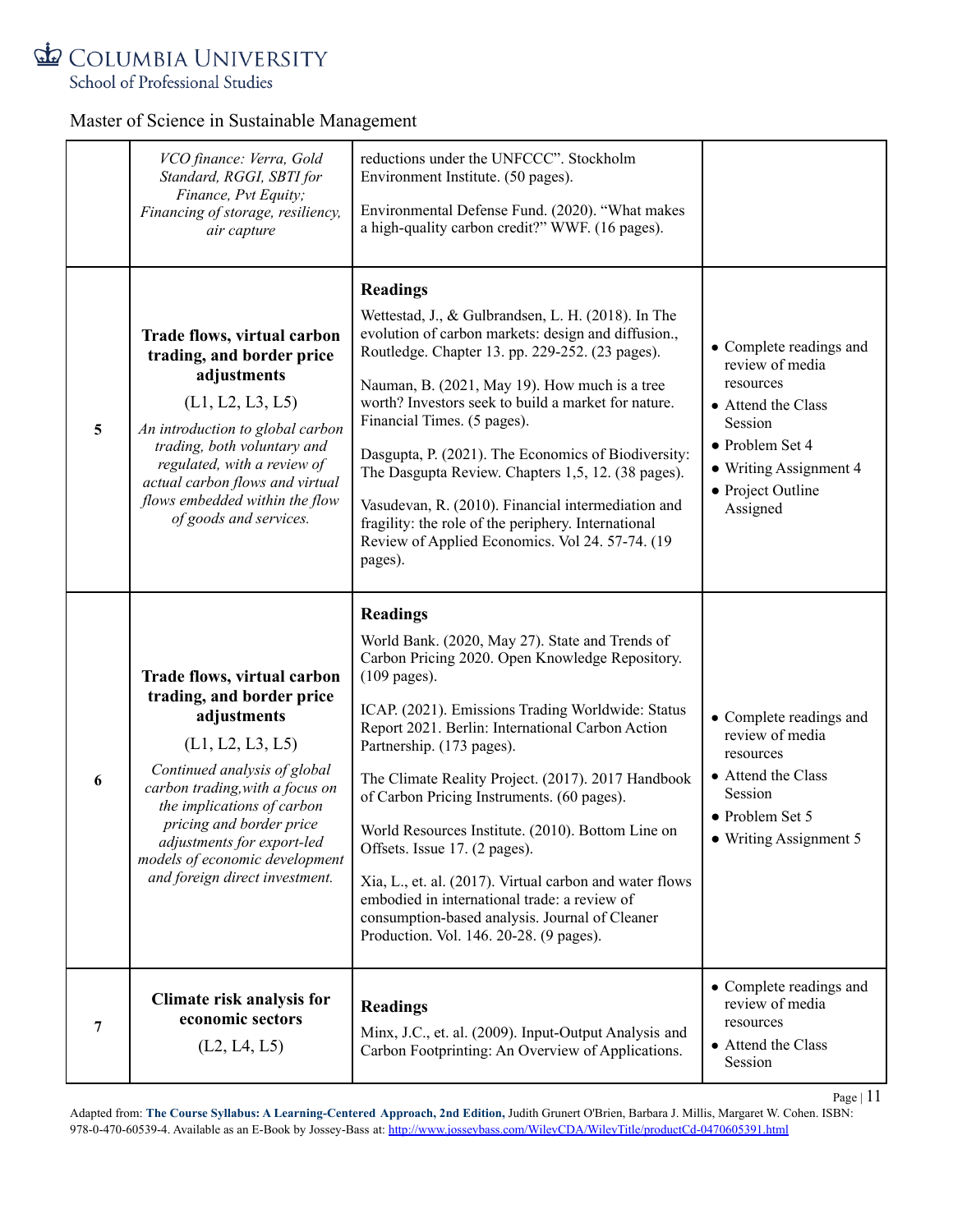*An introduction to environmentally extended economic input-output analysis EEEIO, a sector-based method to predict economic and climate outcomes in standard scenario analysis.* Economic Systems Research. Vol. 201(3). 187-216. (31 pages.) Ritchie, J. (2014). Understanding the shadow impacts of investment and divestment decisions: Adapting economic input–output models to calculate biophysical factors of financial returns. Ecological Economics. Vol 106. 132-140. (9 pages). Eis, J., Schafer, J. (2019). Changing Course. UNEP Finance Initiative. (129 pages). **8 Portfolio climate warming potential** (L4, L5, L6) *A review of PACTA and other protocols to assess the impact on a financial portfolio of climate change scenarios.* **Readings** Spuler, F. et.al. (2020). Bridging the Gap: Measuring progress on the climate goal alignment and climate actions of swiss financial institutions. 2DII. (104 pages). GPIF (2019). Analysis of Climate Change-Related Risks and Opportunities in the GPIF Portfolio.(94 pages). • Complete readings and review of media resources • Attend the Class Session ● Project Outline Due **9 Adaptation Finance** (L4, L5, L7) *An enumeration of the special problems of financing adaptation ef orts, especially for the most vulnerable populations such as smallholder farmers and micro-enterprises.* **Readings** Bose, S. (2021). Adaptation Finance: A Review of Financial Instruments to Facilitate Climate Resilience. The Palgrave Handbook of Climate Resilient Societies. (34 pages). Borges, V. (2020). Societal Governance, Chaotic Institutions, and Complex Systems Resilience. After the Nation-State. (15 pages). UNEP. (2021). Adaptation Gap Report 2020. (120 pages). • Complete readings and review of media resources • Attend the Class Session ● Midterm **10 Blockchain and smart contracts for decentralized climate finance** (L5, L7) *An introduction to third generation distributed ledger applications to enable a balance between scalability of verification protocols and decentralized construction of trust. A discussion of the implications for energy demand and bottom-up governance.* **Readings** World Bank. (November 2019). First International Conference On Carbon Pricing. World Bank Paper Series. Chapter on Blockchain & Double Counting by Schneider (14 pages). Bose, S. et al.(2019). The Financial Ecosystem. Palgrave Studies in Impact Finance. Chapter 12. 283-310. (28 pages). Schinckus, C. (2020). The good, the bad and the ugly: An overview of the sustainability of blockchain technology. Energy Research and Social Science. Vol 69. (10 pages). ● Complete readings and review of media resources • Attend the Class Session • Outline Feedback Appointment

Adapted from: **The Course Syllabus: A Learning-Centered Approach, 2nd Edition,** Judith Grunert O'Brien, Barbara J. Millis, Margaret W. Cohen. ISBN: 978-0-470-60539-4. Available as an E-Book by Jossey-Bass at: <http://www.josseybass.com/WileyCDA/WileyTitle/productCd-0470605391.html>

Page | 12



School of Professional Studies

# Master of Science in Sustainable Management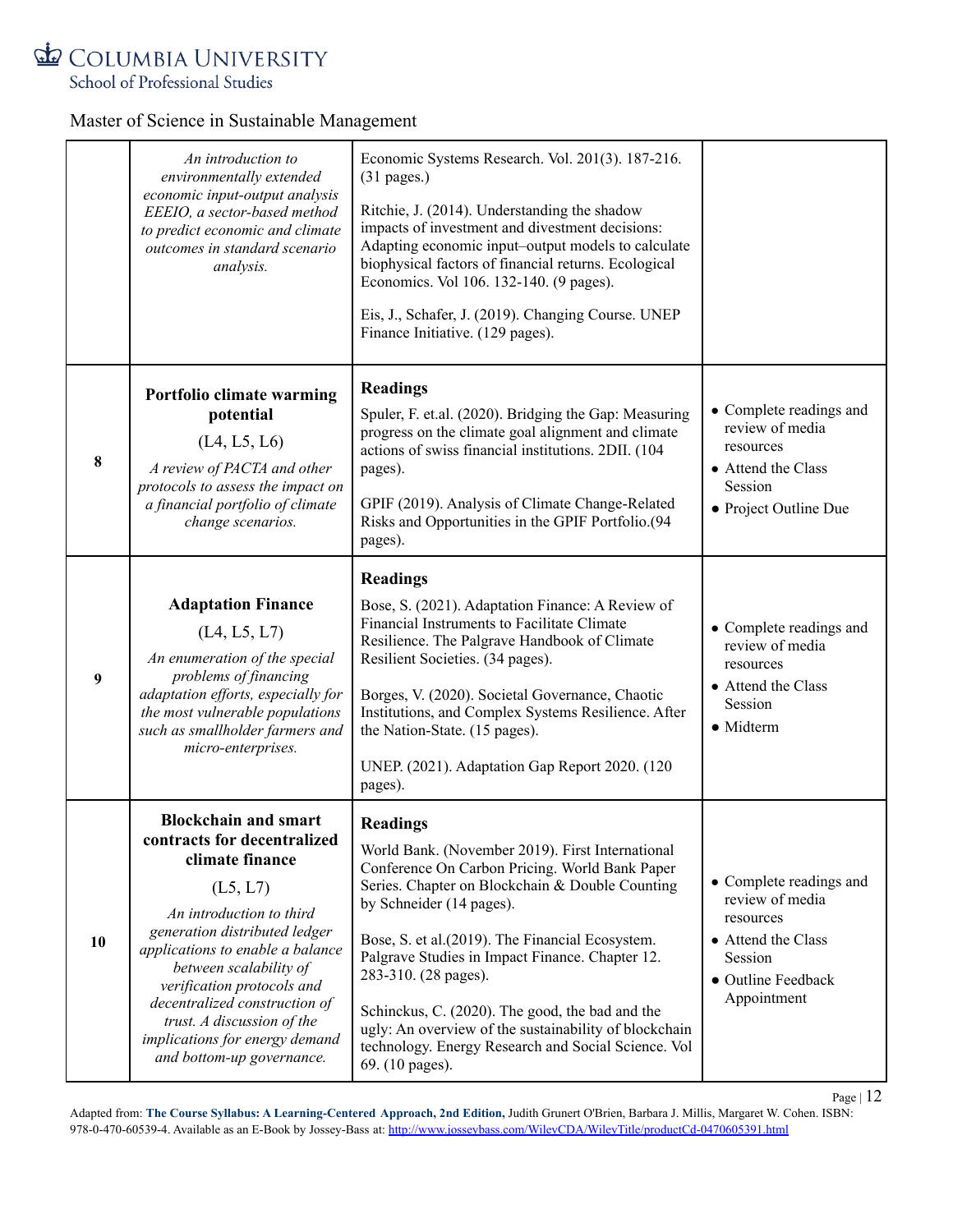

School of Professional Studies

# Master of Science in Sustainable Management

|    |                                                                                                                                                                                                                                                                                                                                                                                                                                                                           | Bakarich, K., et. al. (2020). The Use of Blockchains<br>to Enhance Sustainability Reporting and Assurance.<br>Accounting Perspectives. Vol. 19 No. 4. 389-412. (24<br>pages).<br><b>Videos</b><br>Cardano - Simply Explained<br>https://www.youtube.com/watch?v=Do8rHvr65ZA                                                                                                                                                                                                                                                                                                                                |                                                                                                                                |
|----|---------------------------------------------------------------------------------------------------------------------------------------------------------------------------------------------------------------------------------------------------------------------------------------------------------------------------------------------------------------------------------------------------------------------------------------------------------------------------|------------------------------------------------------------------------------------------------------------------------------------------------------------------------------------------------------------------------------------------------------------------------------------------------------------------------------------------------------------------------------------------------------------------------------------------------------------------------------------------------------------------------------------------------------------------------------------------------------------|--------------------------------------------------------------------------------------------------------------------------------|
| 11 | <b>Designing decentralized</b><br>carbon reductions with<br>co-benefits I<br>(L6, L7)<br>An in-depth analysis of the<br>bankability and financing of<br>carbon reduction projects<br>with co-benefits for local<br>populations, with examples<br>drawn from clean cookstoves,<br>renewable micro-grids.<br>Design of mechanisms to link<br>developed country Net Zero<br>commitments to poverty<br>alleviation and climate<br>adaptation.                                 | <b>Readings</b><br>Ness, B. (2015). Sustainable diffusion of sustainable<br>technologies? SSPP. Vol 1, Issue 1. 53-63. (10)<br>pages).<br>Butu, H., et. al. (2021). Leveraging community based<br>organizations and fintech to improve small-scale<br>renewable energy financing in sub-Saharan Africa.<br>Energy Research & Social Science. Vol 73. 1-11. (11)<br>pages).<br>Weston, P. (2018). Financial and operational<br>bundling strategies for sustainable microgrid<br>business models. National Renewable Energy<br>Laboratory. (39 pages).                                                       | • Complete readings and<br>review of media<br>resources<br>• Attend the Class<br>Session                                       |
| 12 | <b>Designing decentralized</b><br>carbon reductions with<br>co-benefits II<br>(L6, L7)<br>An in-depth analysis of the<br>bankability and financing of<br>carbon reduction projects<br>with co-benefits for local<br>populations, with examples<br>drawn from reforestation,<br>regenerative agriculture and<br>biosphere sequestration.<br>Design of mechanisms to link<br>developed country Net Zero<br>commitments to poverty<br>alleviation and climate<br>adaptation. | <b>Readings</b><br>Gilbertson, T. L. (2020). Financialization of nature<br>and climate change policy: implications for<br>mining-impacted Afro-Colombian communities.<br>Community Development Journal, 56(1), 21–38. (18)<br>pages).<br>Hossain, M., Hales, R.; Sarker, T. (2018). In<br>Pathways to a sustainable economy: bridging the gap<br>between Paris climate change commitments and net<br>zero emissions. Chapter 11. pp. 191-209. (17 pages).<br>Streck, C. (2020). Who Owns REDD+? Carbon<br>Markets, Carbon Rights and Entitlements to REDD+<br>Finance. MDPI: Forests, 11, 959. (15 pages). | • Complete readings and<br>review of media<br>resources<br>• Attend the Class<br>Session<br>• Presentation Deck<br>• Recording |

Adapted from: **The Course Syllabus: A Learning-Centered Approach, 2nd Edition,** Judith Grunert O'Brien, Barbara J. Millis, Margaret W. Cohen. ISBN: 978-0-470-60539-4. Available as an E-Book by Jossey-Bass at: <http://www.josseybass.com/WileyCDA/WileyTitle/productCd-0470605391.html>